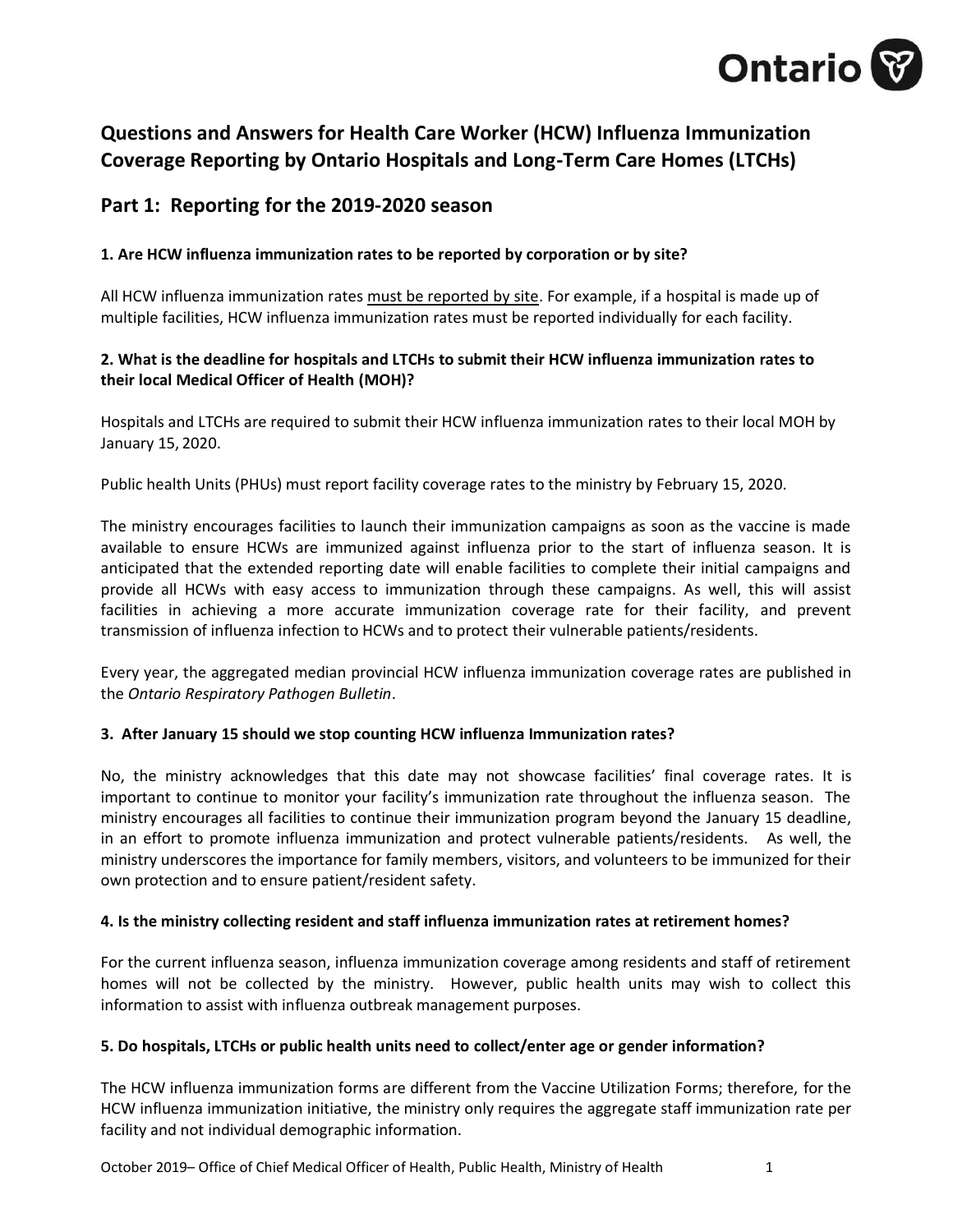

#### **6. Where can Master numbers be located?**

The Occupational Health or Administration within each hospital and LTCH should know the facility's Master Number. These can also be found on the ministry's website at: [http://www.health.gov.on.ca/en/common/ministry/publications/reports/master\\_numsys/master\\_numsys.aspx](http://www.health.gov.on.ca/en/common/ministry/publications/reports/master_numsys/master_numsys.aspx)

#### **7. How should hospitals and LTCHs count casual and/or part-time staff?**

The ministry acknowledges that casual and part-time staffs are difficult to count, but we do recommend that staff who are working in the facility during the influenza season are accounted for. If the facility has casual or part-time staffs that do not work during the influenza season (November to April), they do not need to be counted in either the numerator or denominator.

#### **8. Should hospitals and LTCHs count staff on long-term leave?**

No, employees on long-term leave (e.g. parental or disability) should not be counted in either the numerator or denominator.

#### **9. How do we count staff that work in multiple sites?**

The ministry recommends that staff who work in multiple sites be counted in each facility.

#### **10. How do we count staff that work in satellite sites?**

Staffs who work in satellite sites should be included in the count that matches the Master Number for that facility.

#### **11. What does the ministry consider as proof of immunization?**

Although the ministry recommends that proof of immunization is documented, the ministry has not developed a standard template. Some hospitals and LTCHs have developed their own tool to document receipt which may include:

- A physician or pharmacist to sign acknowledgement of immunization receipt;
- A copy of the pharmacy receipt for influenza immunization;
- Staff self-reporting influenza immunization, noting date and location of immunization;
- Documented through Occupational Health records from on-site influenza immunization clinics.

#### **12. What is considered a medical exemption and how should they be documented?**

Influenza vaccine should not be given to people who have had anaphylactic reaction to a previous dose or to any of the vaccine components, with the exception of egg allergy. Note: According to the National Advisory Committee on Immunization, most egg-allergic individuals can safely receive the influenza vaccine as long as proper risk assessment is completed. The Statement on Seasonal Influenza Vaccine for 2018-2019 can be found at: [https://www.canada.ca/en/public-health/services/reports-publications/canada](https://www.canada.ca/en/public-health/services/reports-publications/canada-communicable-disease-report-ccdr/monthly-issue/2018-44/issue-6-june-7-2018/article-1-summary-influenza-2018-2019.html)[communicable-disease-report-ccdr/monthly-issue/2018-44/issue-6-june-7-2018/article-1-summary](https://www.canada.ca/en/public-health/services/reports-publications/canada-communicable-disease-report-ccdr/monthly-issue/2018-44/issue-6-june-7-2018/article-1-summary-influenza-2018-2019.html)[influenza-2018-2019.html](https://www.canada.ca/en/public-health/services/reports-publications/canada-communicable-disease-report-ccdr/monthly-issue/2018-44/issue-6-june-7-2018/article-1-summary-influenza-2018-2019.html)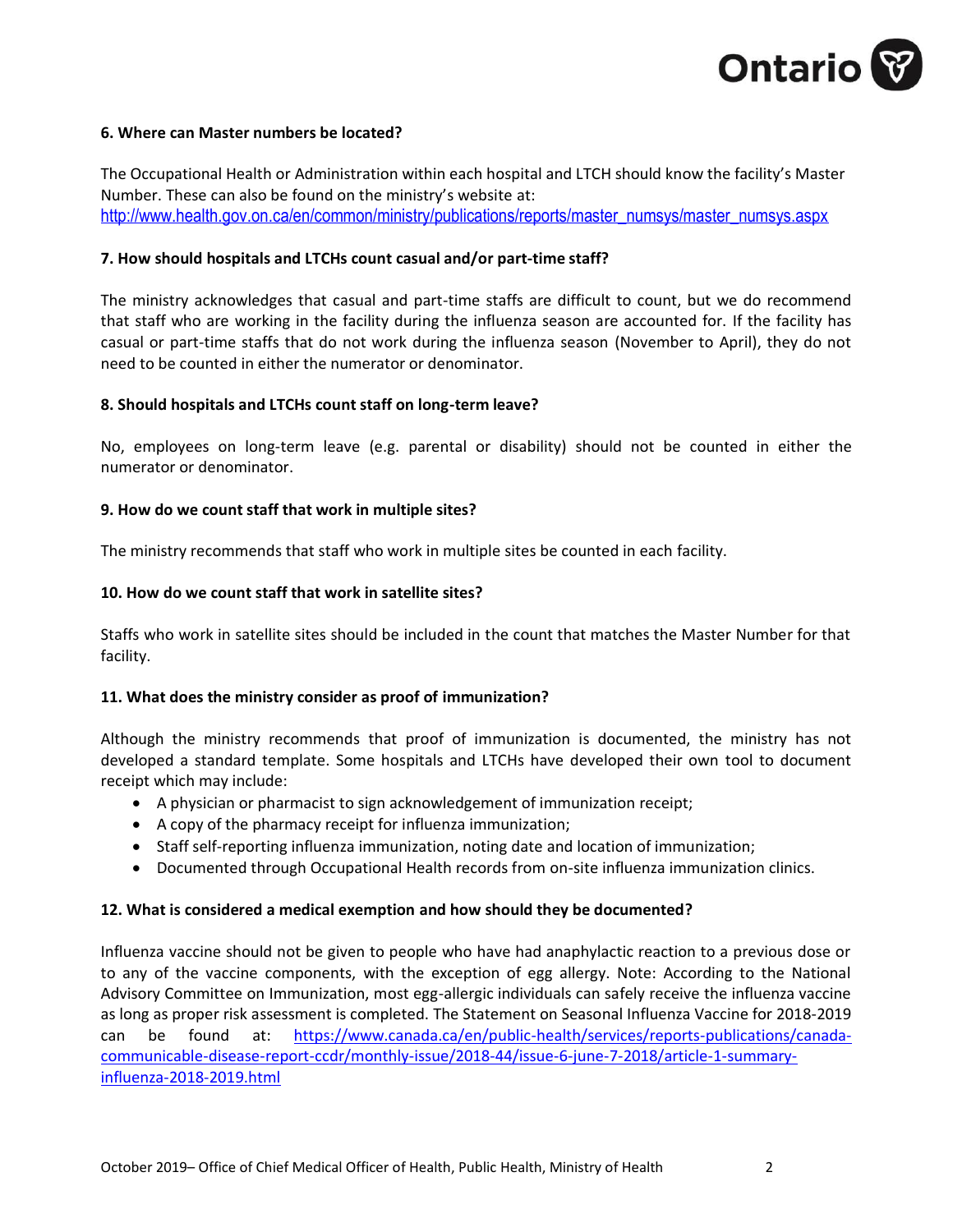

The ministry does not have a standard template to document medical exemptions nor do we require proof from a physician. We do recommend that institutions have documented proof, e.g. a self-declaration on record.

### **13. Which HCW II staff categories are mandatory to report?**

It is mandatory for hospitals and LTCHs to report the following staff categories:

- 1. Employees (on payroll)
- 2. Licensed independent practitioners
- 3. Volunteers
- 4. Other contract staff

The following staff category is optional to report:

5. Adult students/trainees

Note: Descriptions for each category are provided below in Part 2.

## **14. How have hospitals and LTCHs counted the number of staff in each mandatory reporting category?**

The ministry has been notified of several different ways both hospitals and LTCHs have counted staff within their respective categories. These include but are not limited to the following:

- On proof of immunization forms, information such as employees name, badge number, job title, department of employment and the reporting manager are collected. The Occupational Health unit then stratifies by staff category.
- On proof of immunization forms, staffs self-select which employee category definition they meet and are then counted as such.
- To count students and volunteers, they must offer proof of influenza immunization as soon as the vaccine is readily available. If they are unable to provide proof, an onsite occupational health and safety nurse is available to offer an on-the-spot vaccination.
- To count volunteers, they sign in using a different form than that used by staff, and these numbers are counted by the infection control coordinator. Any volunteers getting their flu shot outside of the facility's own clinics are asked to provide proof.
- To count contractors, they are asked to sign in using the same sign-in form as staff. The infection control coordinator follows up with all contractors personally so any contractors getting their shot at other sites provide the coordinator with proof.
- Information on all of the professional staff and volunteers is located on the client side of their records management system, separate from all other staff. This allows for reports to be pulled for the groups separately and filter by the professional category.

# **Part 2: Calculating Rates- Who should be counted?**

Calculating accurate HCW influenza immunization rates is challenging for most health care facilities. Determining who to include in the calculation could be complicated when considering the different staff categories is (staff on payroll, licensed independent practitioners with privileges not on payroll, student trainees, volunteers or contract staff).

The ministry along with the Public Health Agency of Canada and /CIHR Influenza Research Network (PCIRN) and the Canadian Healthcare Influenza Immunization Network (CHIIN) is committed to supporting hospitals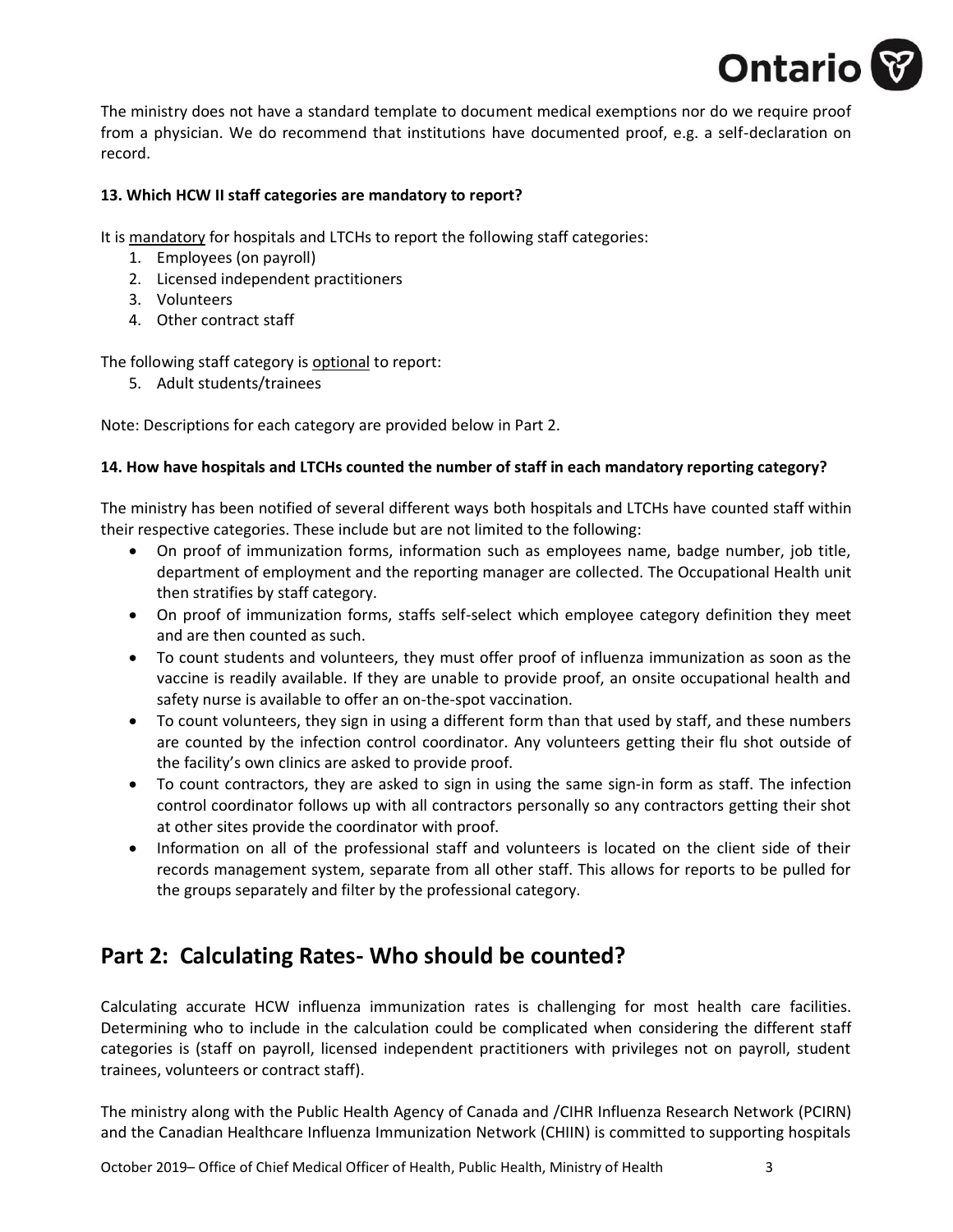

and LTCHs in providing accurate information on HCW influenza immunization rates. The CHIIN's new guide *Successful Influenza Immunization Programs for Healthcare Personnel* provides details on calculating coverage rates.

The ministry has also included HCW categories and definitions from the Centers for Disease Control (CDC) and Prevention, *The National Healthcare Safety Network (NHSN) Manual, Healthcare Personnel Vaccination Module: Influenza Vaccination Summary*, 2012, to support hospitals and LTCHs in achieving accurate and consistent coverage rates that are comparable across the province. Going forward, the ministry will be using categories recommended by CHIIN and CDC and require Ontario hospitals that have multiple sites to report HCW influenza immunization coverage rates per site rather than corporation.

For the purpose of reporting, staff refers to employees (permanent/temporary or full-time/part-time) on payroll, licensed independent practitioners, volunteers, contract workers, and adult students/trainees.

#### **15. Who should be counted in the Denominator?**

It is important for the denominator count to be consistent across the province. All staff that are on payroll, have privileges, or are otherwise registered in or assigned to your facility as of November 25, 2019, regardless of clinical responsibility or patient/resident contact, should be counted in the denominator (Row A).

The denominator categories are mutually exclusive. The numerator data are to be reported separately for each of the denominator categories. It is critical that the numerator and denominator are based on the same population. Therefore whoever is counted in the numerator must be counted in your total staff population in the denominator.

The denominator value used to calculate your facility's rate is equal to the total sum of Row A minus the total sum of row C.

#### Notes

- November 25 is a reference point to determine population of staff at your facility. An alternate point in time may be chosen by your facility, e.g. a day in November.
- The denominator (row A) should not include staff on long-term leave (e.g. maternity, paternity, disability). Be sure to remove staff on long-term leave from your denominator count (Row A) and do not include them in your numerator counts (Row B, Row C or Row D)
- Unimmunized staff with documented medical exemption (Row C) should be subtracted from the number of healthcare staff (Row A) to allow for a more accurate HCW influenza immunization rate. By subtracting these staff from the denominator, staff with documented medical exemption will be removed from the influenza immunization coverage calculation.
- HCWs that are full-time/part-time and permanent/temporary or contract staff should be counted. Staff should be counted as individuals rather than full-time equivalents.
- If a staff member works in multiple healthcare organizations, or multiple sites within your corporation, all facilities should include these staff in their denominator and numerator counts.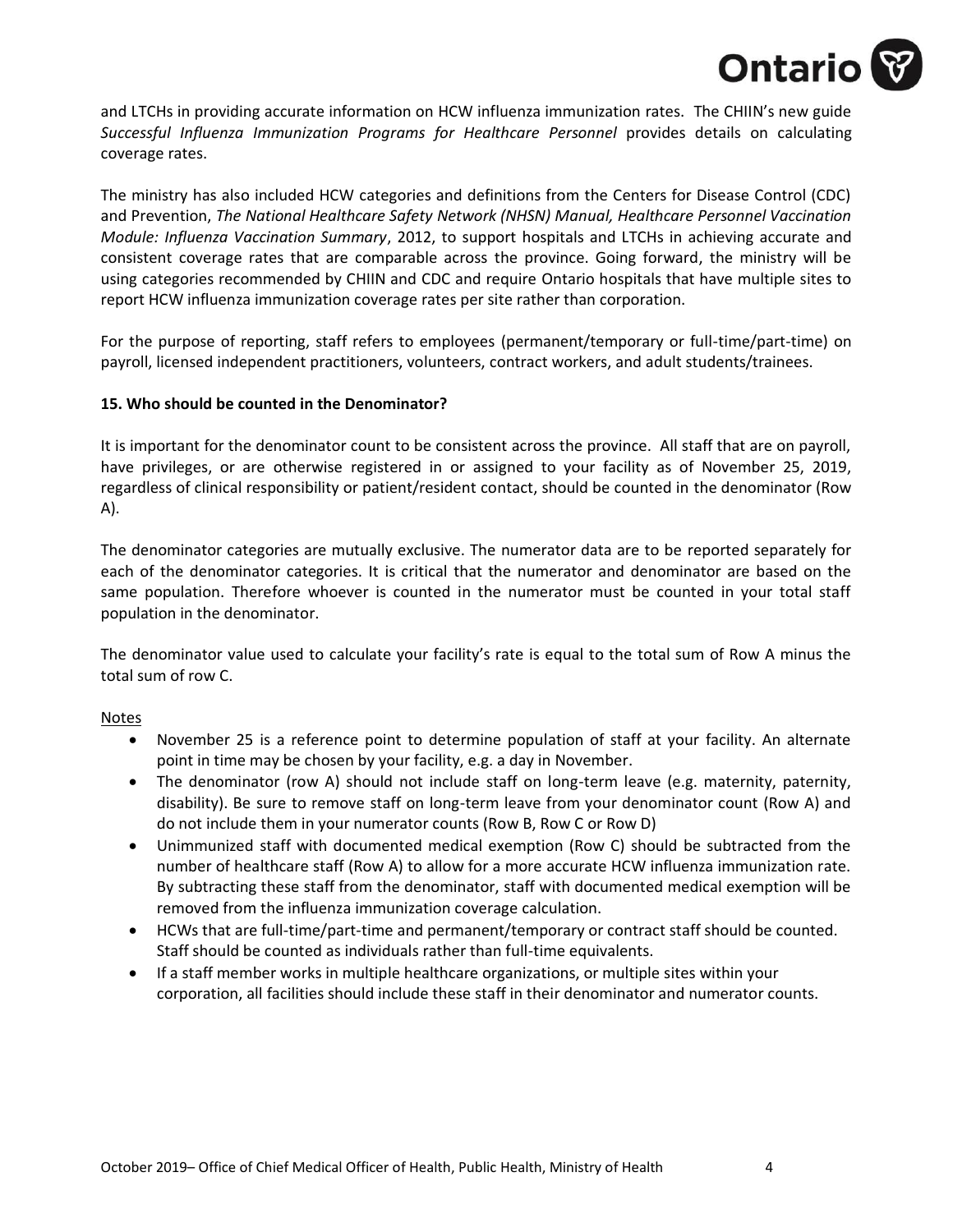

|  |  |  |  |  |  | Table 1. Definitions of staff categories for data collection and reporting of HCW influenza immunization rates. |
|--|--|--|--|--|--|-----------------------------------------------------------------------------------------------------------------|
|--|--|--|--|--|--|-----------------------------------------------------------------------------------------------------------------|

| Category                                                         | <b>Ontario Hospitals and Long-Term Care Homes</b>                                                                                                                                                                                                                                                                                                                                                                                                                                                                                                                               |
|------------------------------------------------------------------|---------------------------------------------------------------------------------------------------------------------------------------------------------------------------------------------------------------------------------------------------------------------------------------------------------------------------------------------------------------------------------------------------------------------------------------------------------------------------------------------------------------------------------------------------------------------------------|
| <b>Employees</b><br>(on payroll)                                 | This includes all persons who receive a direct paycheck from the reporting facility (i.e., on<br>the facility's payroll), regardless of clinical responsibility or patient/resident contact.<br>This category should not include staff on long-term leave (e.g. maternity, paternity,<br>disability). Be sure to remove them from your denominator count (Row A) and do not<br>include them in your numerator counts (Row B, Row C or Row D).                                                                                                                                   |
| <b>Licensed independent</b><br>practitioners<br>(not on payroll) | This includes licensed practitioners such as physicians (MD), nurse practitioners (NP), or<br>midwives who are affiliated with or have privileges at the reporting facility, but are not<br>directly employed by it (i.e., they do not receive a paycheck from the facility).<br>Facilities may use all licensed independent practitioners with privileges as the denominator,<br>or may choose to count only practitioners who regularly work in the facility (e.g. excluding<br>staff with courtesy privileges). If any type of practitioner is removed from the denominator, |
|                                                                  | they cannot be included in the numerator.                                                                                                                                                                                                                                                                                                                                                                                                                                                                                                                                       |
|                                                                  | Licensed practitioners who receive a direct paycheck from the reporting facility, or who are<br>owners of the reporting facility, should be counted under the employees on payroll<br>category. Whereas licensed practitioners who do not receive a paycheck from the facility,<br>yet are either affiliated or have privileges with the facility should be counted under Licensed<br>Independent Practitioners (not on payroll) category.                                                                                                                                      |
| <b>Volunteers</b>                                                | This includes volunteers who are affiliated with the healthcare facility, but are not directly<br>employed by it (i.e., they do not receive a paycheck from the facility).                                                                                                                                                                                                                                                                                                                                                                                                      |
| <b>Other contract staff</b>                                      | Facilities may also report on individuals who are contract personnel. Contract personnel are<br>defined as persons providing care, treatment, or services at the facility through a contract<br>who do not fall into any of the above-mentioned denominator categories. See appendix A<br>for a list of contracted staff.                                                                                                                                                                                                                                                       |
| <b>Adult</b><br>students/trainees                                | This includes medical, nursing, or other health professional students, interns, medical<br>residents, who are affiliated with the healthcare facility, but are not directly employed by it<br>(i.e., they do not receive a paycheck from the facility), regardless of clinical responsibility or<br>patient contact.                                                                                                                                                                                                                                                            |
|                                                                  | It may be possible to count some student groups but not others. If your facility does not<br>have reliable numbers of all types of students, it is acceptable to count specific types of<br>students for whom you can obtain reliable counts. For example, your facility might be able<br>to only count immunized nursing students, therefore the total student population that your<br>facility reports would consist only of nursing students.                                                                                                                                |

#### **16. Who should be counted in the Numerator?**

The numerator for this measure consists of staff in the denominator population, who during the time from when the vaccine became available:

- Received an influenza vaccination administered at the health care facility (Row B); or
- Reported that influenza vaccination was received elsewhere (Row B)

October 2019– Office of Chief Medical Officer of Health, Public Health, Ministry of Health 5